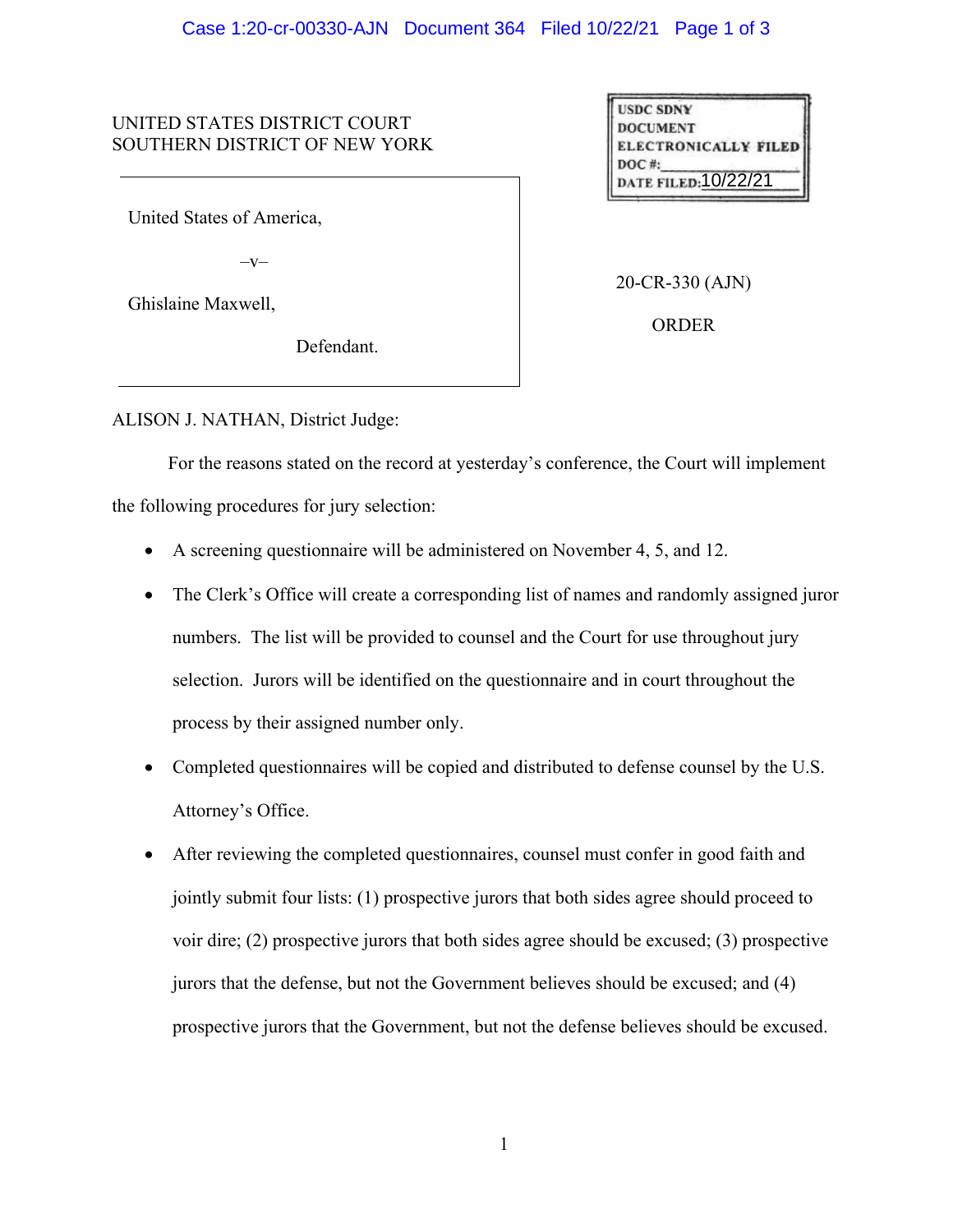- o Lists for questionnaires completed on November 4 and 5 will be due to the Court via email by November 7.
- o Lists for questionnaires completed on November 12 will be due to the Court via email by November 13.
- o If necessary, there will be an in-person conference on November 15 at 9:30 a.m. to resolve any disputes.
- Voir dire will proceed on November 16-19. The Court will conduct one-on-one voir dire with each prospective juror in the presence of the parties and with public access to the proceeding. At the conference, both sides indicated the potential need for additional procedures during voir dire under certain circumstances. *See* Transcript at 10–11. As the Court indicated, it will consider proposed narrowly tailored measures that may be necessary during voir dire on a case-by-case basis. *See id.* at 12.
- The Court will decide in due course whether the exercise of peremptory strikes will proceed on November 19 or November 29.

The Court implements these procedures taking into account the significant publicity this case has garnered, the nature of the charges, and the District's COVID-19 protocols. These procedures are carefully balanced and tailored to ensure the safety of the parties and prospective jurors in light of the continuing pandemic; to ensure juror candor, impartiality, and privacy; and to ensure the First Amendment right to public access of criminal proceedings.

Also for the reasons stated on the record at yesterday's conference, the request to seal the parties' proposed questionnaire and voir dire and the Court's draft questionnaire and voir dire until after jury selection is completed is denied. Although the Court has and will continue to implement tailored measures to ensure a fair trial despite significant media interest, *see* Dkt. Nos.